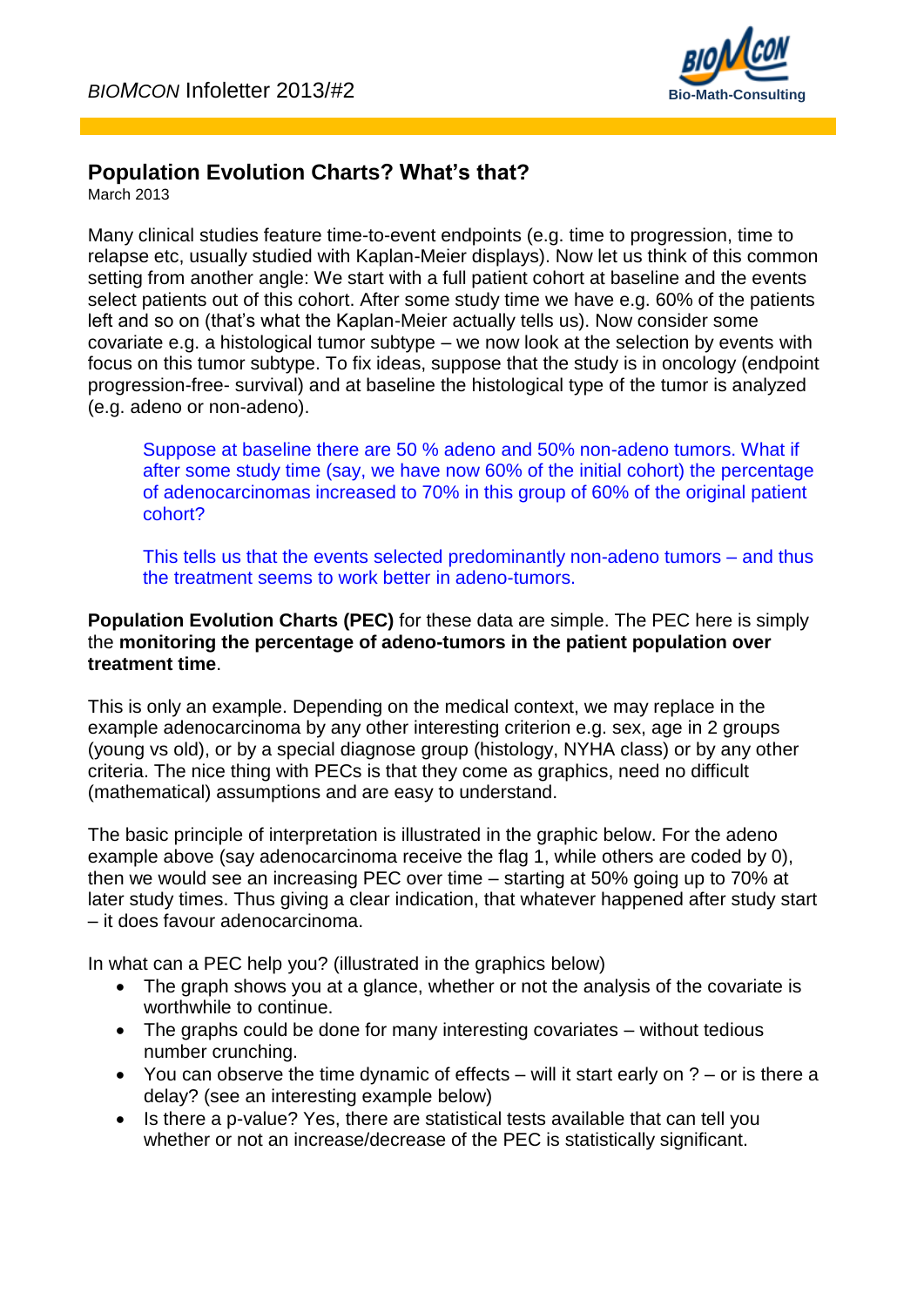

In which data is the analysis by PECs useful? Whenever the study is big enough that you would consider Kaplan-Meier curves then PECs can be a useful tool.



The usual analysis of covariates way would consider Cox proportional hazard model for obtaining hazard ratios. This model relies on a crucial mathematical assumption and PECs can be useful also to this end:

- If the PEC is steadily going up or steadily down and shows no bumps or peaks, then it is likely that the crucial assumption (proportional hazards) of the Coxregression is fulfilled – and further analysis by Cox would be useful.
- Likewise, if a PEC is going up and down, then this crucial assumption is violated and results by Cox may not be useful.

Population Evolution Charts